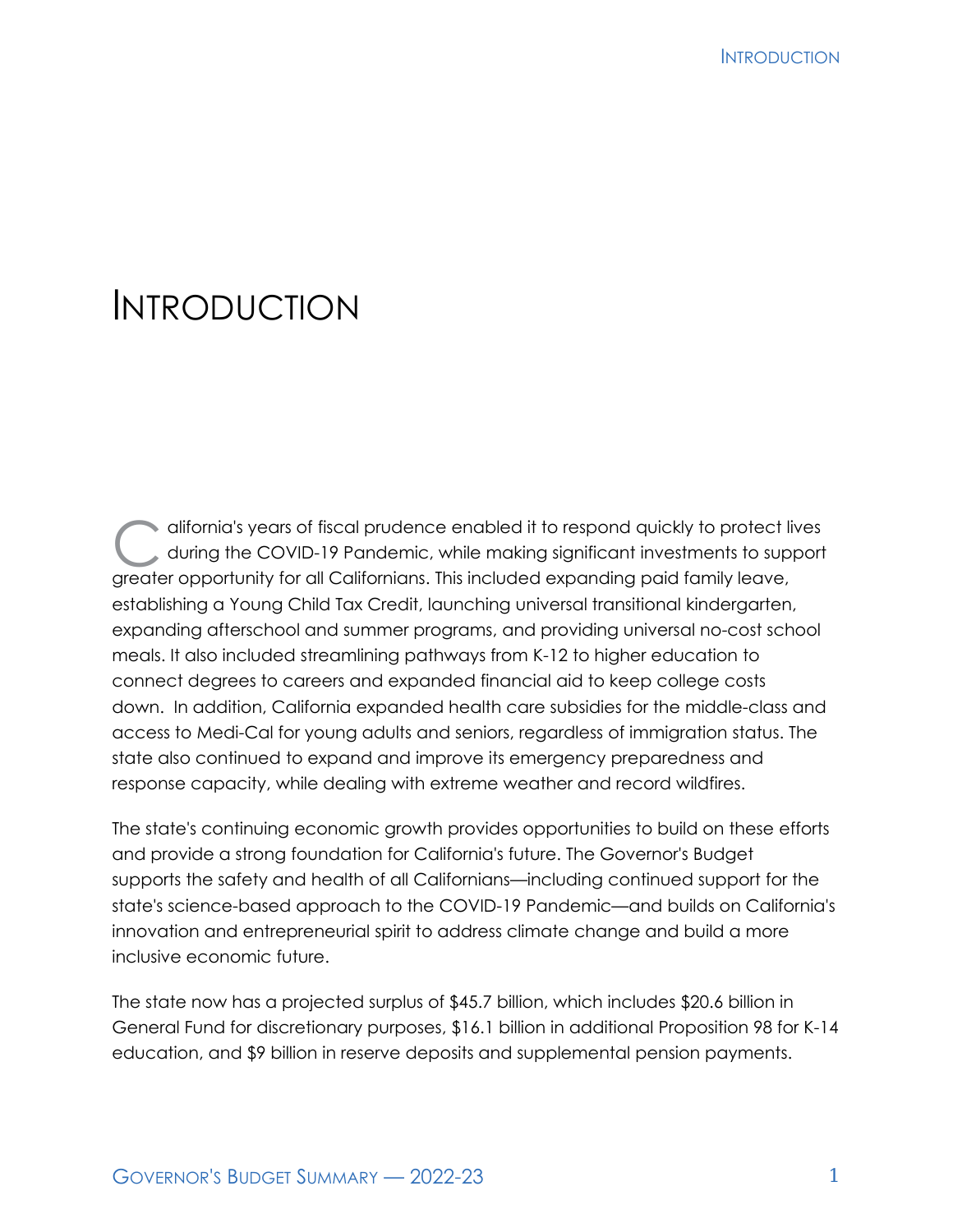## **OVERALL BUDGET STRUCTURE**

The state's budget resilience is stronger than ever: the result of building reserves, eliminating budgetary debt, reducing retirement liabilities, and focusing on one-time spending over ongoing investments to maintain structurally balanced budgets over the long term. These efforts enabled the state to protect programs during the COVID-19 Recession while responding immediately to combat the pandemic. The Budget allocates 86 percent of the discretionary surplus to one-time investments, and is projected to be structurally balanced in 2025-26, the last year in the multi-year forecast.

The Budget reflects \$34.6 billion in budgetary reserves. These reserves include: \$20.9 billion in the Proposition 2 Budget Stabilization Account (Rainy Day Fund) for fiscal emergencies; \$9.7 billion in the Public School System Stabilization Account; \$900 million in the Safety Net Reserve; and \$3.1 billion in the state's operating reserve. The Rainy Day Fund is now at its constitutional maximum (10 percent of General Fund revenues) requiring \$2.4 billion to be dedicated for infrastructure investments in 2022-23.

The Budget accelerates the paydown of state retirement liabilities as required by Proposition 2, with \$3.9 billion in additional payments in 2022-23 and nearly \$8.4 billion projected to be paid over the next three years.

The Budget projects the State Appropriations Limit or "Gann Limit" will likely be exceeded in the 2020-21 and 2021-22 fiscal years. Any funds above this limit are constitutionally required to be allocated evenly between schools and a tax refund. An updated calculation of this limit, and proposals to address it, will be included in the May Revision.

The economic forecast, finalized last November, does not consider the surge of the Omicron variant, thus the COVID-19 Pandemic remains a risk to the forecast. Strong stock market performance has generated a significant increase of volatile capital gains revenue that is approaching its prior peak levels (as a share of the state's economy) in 2000 and 2007. A stock market reversal could lead to a substantial decrease in revenues. Given the state's history of boom and bust cycles, additional deposits into the state's reserves would further prepare the state for future economic slowdowns. However, deposits into the reserves count towards the State Appropriations Limit. Therefore, any additional deposits would have to be carefully balanced against other spending priorities.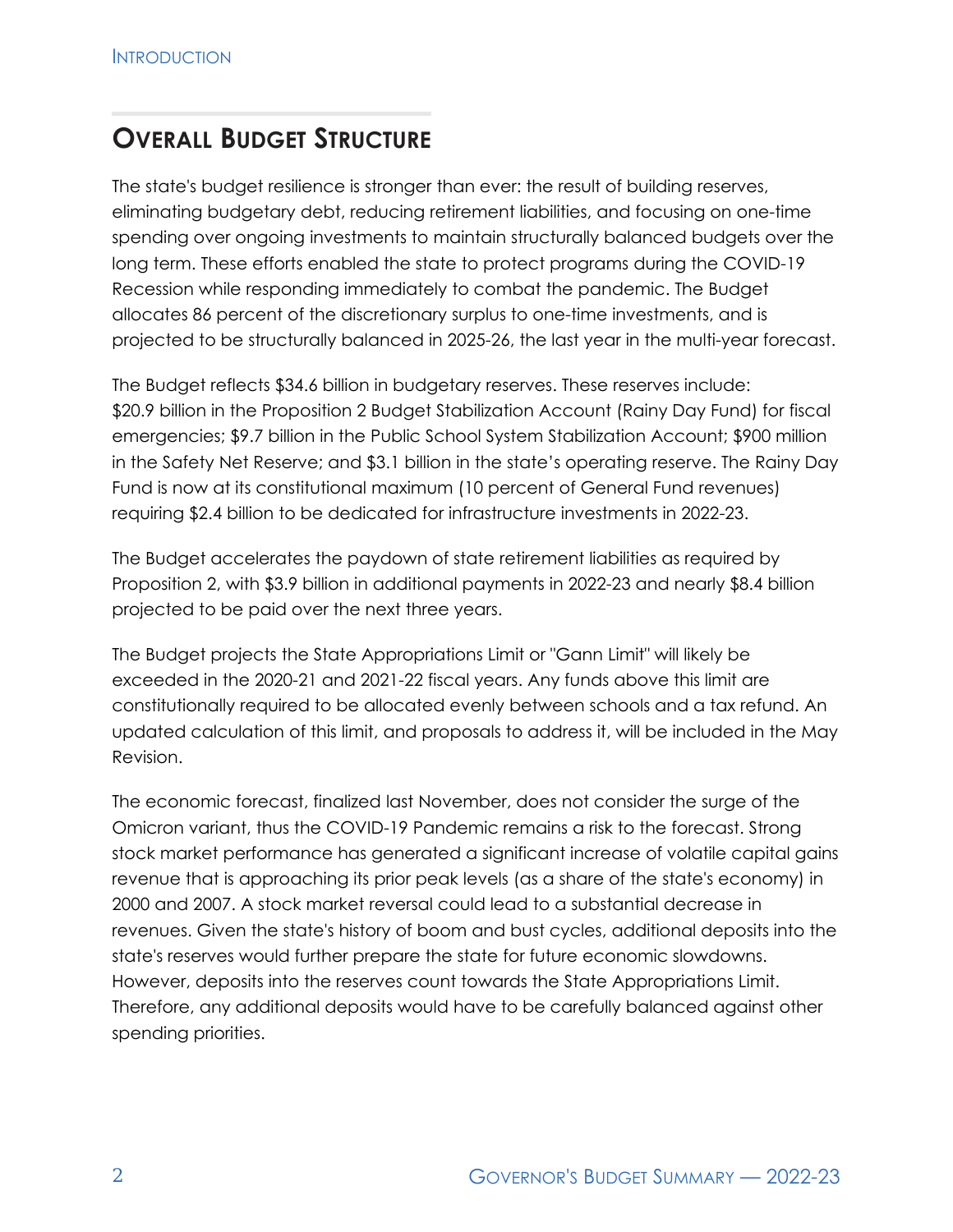## **COVID-19 PANDEMIC**

As the pandemic approaches two years, the state continues its science- and data-driven fight against COVID-19. California continues efforts to increase vaccination rates and expand testing to help slow the spread of the virus. To continue these efforts, the Administration is requesting early action to allocate an additional \$1.4 billion required to continue these efforts for the remainder of the fiscal year. The Budget also reflects \$1.3 billion for 2022-23 to continue COVID-19 efforts. This funding will support continued vaccine distribution and administration, including booster shots, and statewide testing, to keep Californians safe and the economy moving forward. The state also continues to support statewide hospital and medical surge efforts, precautionary measures in state institutions, contact tracing, and efforts to protect public health at the border.

To permanently expand the state's ability to protect public health and address social determinants of health, the Budget includes \$300 million General Fund for the Department of Public Health and local health jurisdictions. The Budget also includes major ongoing investments to modernize public health data systems that have been critical during the COVID-19 Pandemic.

## **EDUCATION AND PARENTS AGENDA**

The Budget includes total funding of \$119 billion for K-12 education. K-12 per-pupil funding totals \$15,261 Proposition 98 General Fund—its highest level ever—and \$20,855 per pupil when accounting for all funding sources.

Last year's budget made major investments to benefit all parents, especially those with young children, with the centerpiece being launching universal transitional Kindergarten to all four-year-olds. The Budget includes \$1 billion Proposition 98 General Fund to begin the first year of this program, increasing access to at least 56,000 children and reducing student-to-adult ratios, with full implementation planned by 2025-26. With this change, schools are encouraged to use State Preschool programs to provide wraparound care for income-eligible students so they may have a full day of developmentally appropriate care and education. The Budget also includes nearly \$309 million total funds to focus the State Preschool program to better serve dual language learners and students with disabilities.

Parents' lives were upended by the COVID-19 Pandemic. The Budget recognizes the critical need for child care to support working parents by adding an additional 36,000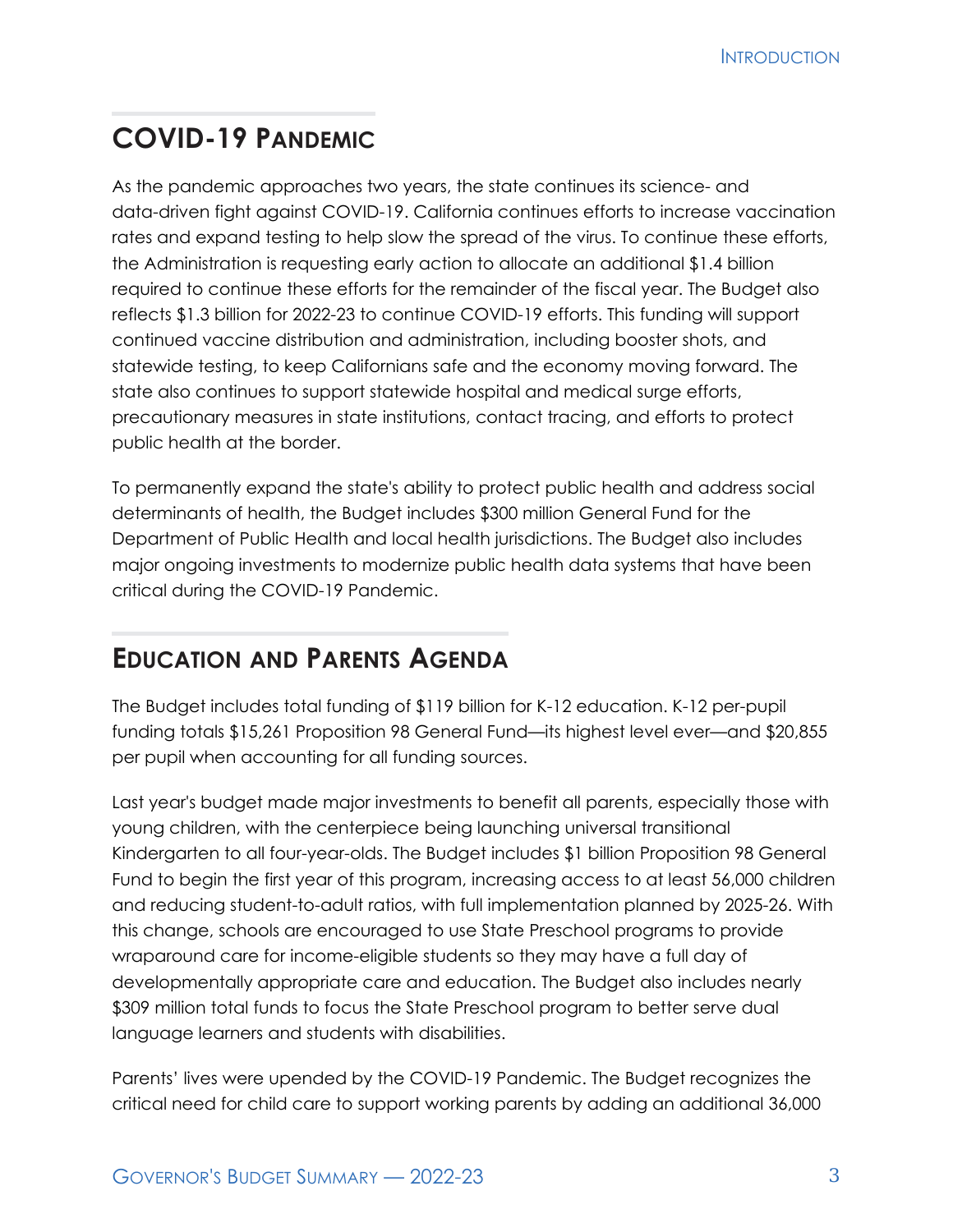slots on top of 110,000 slots added in the 2021 Budget Act, with the goal of adding 200,000 slots by 2025-26.

The 2021 Budget Act made a \$1.8 billion Proposition 98 General Fund down payment to expand after-school and summer programs to extend learning opportunities and address learning gaps caused by the pandemic. This investment helped provide families the opportunity for a 9-hour day filled with developmentally appropriate academics and enrichment, including six weeks during the summer. The Budget continues these opportunities with an additional \$3.4 billion Proposition 98 General Fund ongoing to support access to expanded-day, full-year instruction and enrichment for all elementary school students, with a focus on local educational agencies with the highest concentrations of low-income students, English language learners, and youth in foster care. Linked to this expansion is an additional \$937 million Proposition 98 General Fund to support integrating arts and music into enrichment programs.

The Young Child Tax Credit, established in 2019, provides a \$1,000 refundable tax credit to low-income earners with a child age 5 or younger. The Budget expands this tax credit to families that file returns without income, allowing more families to benefit, and proposes to index the credit to inflation, which will prevent the erosion of its value.

#### **HIGHER EDUCATION**

The Budget proposes multi-year compacts with the University of California (UC) and California State University (CSU), and a multi-year roadmap for the California Community Colleges (CCCs). These include an expectation of ongoing base augmentations for the UC and the CSU to aid the systems in achieving goals that include expanding access for California students, reducing total cost of attendance through timely degree completion, and closing equity gaps. Building on earlier efforts to better connect students to careers and strengthen occupational pathways that improve student economic mobility, the compacts will also center around better aligning curricula and student learning objectives to the state's workforce needs. The Administration is also establishing an overarching goal of achieving 70 percent postsecondary degree and certificate attainment among working-aged Californians by 2030, a recommendation of the Governor's Council on Post-Secondary Education.

Following the landmark expansion of the financial aid entitlement to all CCC students, the Budget further supports efforts to reduce the overall cost of attendance by continuing a second year of funding to support the construction of affordable student housing and a second year of funding for learning-aligned employment, and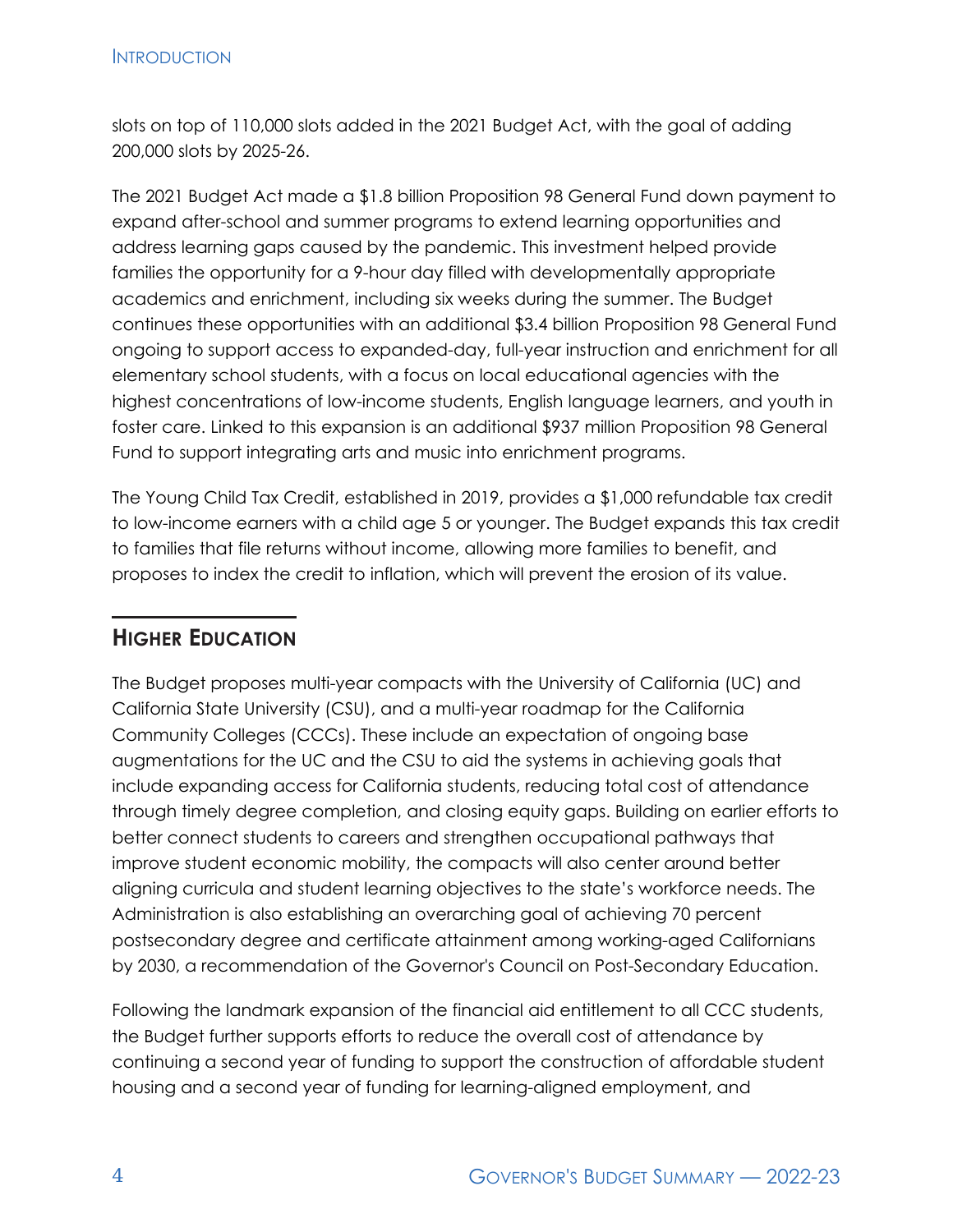supporting the first year of a revamped Middle Class Scholarship that will help reduce the total cost of college for more California families.

## **EXPANDING OPPORTUNITY AND STRENGTHENING CALIFORNIA'S FUTURE**

California is uniquely positioned to confront climate change while simultaneously investing in expanding opportunity and strengthening California's future. The Budget focuses new investments in the continued growth of the state's economy and opportunity for all Californians, and positions the state as a global leader in innovation and solutions to both mitigate and adapt to the changing climate.

California is home to industries that have fundamentally altered the way the world lives and communicates. This leadership will be furthered by encouraging the development of climate solutions that prepare and protect communities, create jobs, and fuel economic growth.

#### **ECONOMIC GROWTH AND JOB CREATION**

The Budget restores business tax credits, including research and development credits and net operating losses that were limited during the COVID-19 Recession, and proposes an additional \$250 million per year for three years for qualified companies headquartered in California that are investing in research to mitigate climate change.

The Budget also includes a new tax credit for those that opt in to develop green energy technologies—totaling \$100 million per year for three years. So Californians can share more broadly in the gains from these innovations, these new credits will be structured so that when the business becomes profitable, a share of the profits will be repaid to the state. The state also plans to develop naturally occurring resources of lithium—a critical component of advanced battery technology—to improve the state's ability to store renewable energy while creating high-paying jobs and generating benefits for surrounding communities and all Californians.

The Budget also proposes direct investments in climate-related research and development at the UC, including \$185 million for applied research, regional networks of climate-focused technology incubators, and workforce development and training hubs. These investments will support the next generation of inventions and innovations to address climate change.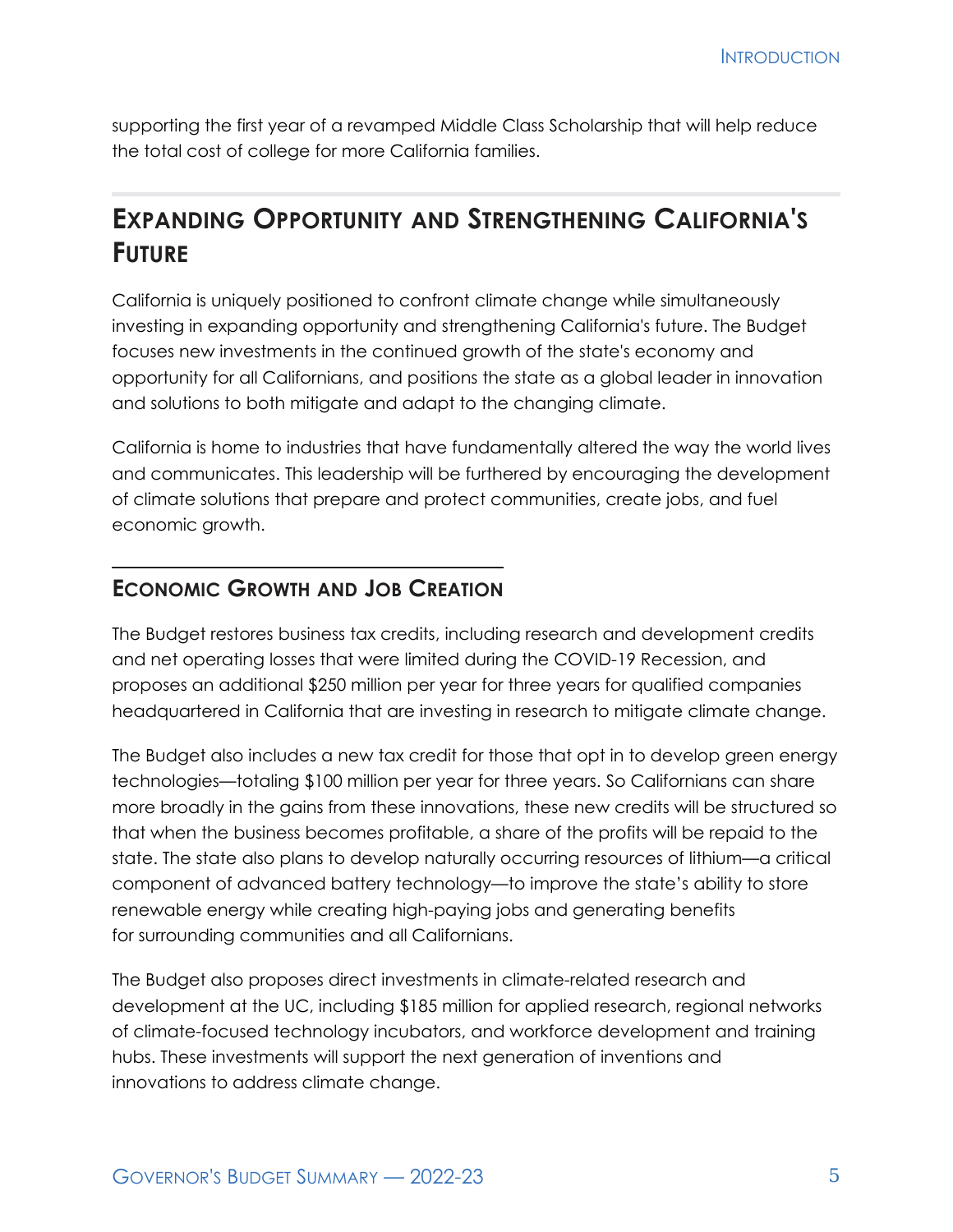In addition to the federal Infrastructure Investment and Jobs Act (IIJA) of 2021, which will deliver billions of dollars for infrastructure to California, the Budget makes an historic state investment of over \$20 billion in infrastructure-related investments to prepare and protect California communities from climate change. These investments will further facilitate economic growth and create thousands of jobs.

#### **STRENGTHENING SMALL BUSINESS**

California small businesses are drivers of economic growth—creating two-thirds of the state's new jobs during the recovery. Last year's budget created the nation's largest small business relief program—providing billions in needed relief to thousands of small businesses, and the Budget proposes approximately \$500 million in additional tax relief over several years through state conformity for qualified California recipients of federal relief grants in significantly impacted industries. To further encourage small business creation, the Budget waives initial filing fees for new businesses. In addition, the Budget permanently expands programs that provide technical assistance and access to capital to spur business creation in underserved communities. The Budget also includes \$150 million one-time General Fund to support small businesses previously waitlisted in prior rounds of the state's Small Business COVID-19 Relief Grant Program.

The Budget also allocates \$3 billion General Fund over the next two years to reduce the Unemployment Insurance Trust Fund debt owed to the federal government. Over the long-term, this will reduce costs to the state and benefit employers by reducing debts accumulated during the pandemic.

### **EXPANDING WORKFORCE TRAINING AND OPPORTUNITY**

So more Californians can participate in California's economic growth, the Budget includes a multipronged strategy to train workers for jobs critical to California's economic growth and to meet growing demands for teachers and health care workers.

These investments start in the K-12 school system with \$1.5 billion Proposition 98 General Fund to support the development of college and career pathways focused on education, health care, technology, and climate-related fields. Promoting pathways that allow students to move seamlessly from high school to college to career will improve the number of students who pursue and achieve post-secondary education and training. These funds will focus on creating local partnerships that bring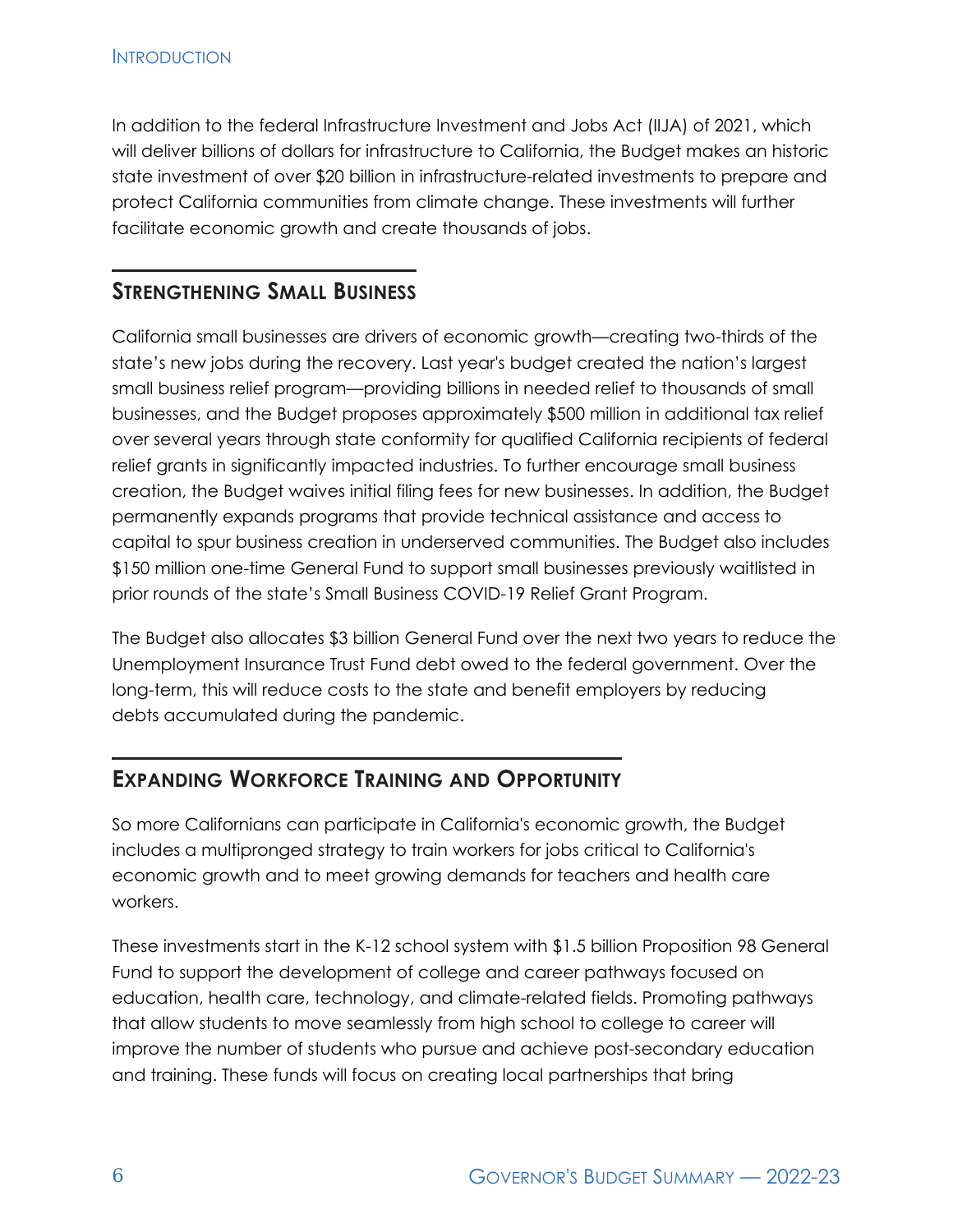together school systems, higher education institutions, and employers to develop integrated pathways to college and careers in these high-demand fields.

In addition, the Budget invests \$1.7 billion to expand the state's health and human services workforce, including training strategies to increase the state's workforce of nurses, social workers, emergency medical technicians, behavioral health care providers, and community health care workers.

Building upon last year's multi-billion dollar investment in teacher preparation, retention, and training, the Budget waives certain teacher examination fees and encourages the development of new integrated teacher preparation programs to address the state's shortage of qualified teachers.

#### **CLIMATE CHANGE AND WORKFORCE**

The Budget includes multiple workforce investments with a focus on climate change, including \$35 million General Fund for the UC to create regional workforce development and training hubs focused on climate change; \$30 million General Fund over two years to the CCC to train, develop, and certify forestry professionals; and \$60 million General Fund over three years for the California Workforce Development Board's Low Carbon Economy Workforce grant program to support workforce development programs that align with strategies in the state's Climate Change Scoping Plan.

Last year, \$600 million was allocated to the Community Economic Resilience Fund for regional strategies that support economic and workforce transitions caused by the COVID-19 Pandemic, climate change, and other factors. The Budget complements this effort with \$450 million General Fund over three years starting in 2023-24 to support local governments as local economies adjust, \$215 million General Fund over two years to support an oil and gas well capping initiative to improve the safety of communities while providing high-quality jobs, and \$50 million General Fund to establish a fund for displaced oil and gas workers as the state continues to phase out oil production.

### **ADDRESSING CLIMATE CHANGE**

Building on last year's historic \$15 billion in climate investments, the Budget integrates climate, equity, and economic opportunity across the state's budget—including housing, health, and education—to mobilize a coordinated state response to the climate crisis.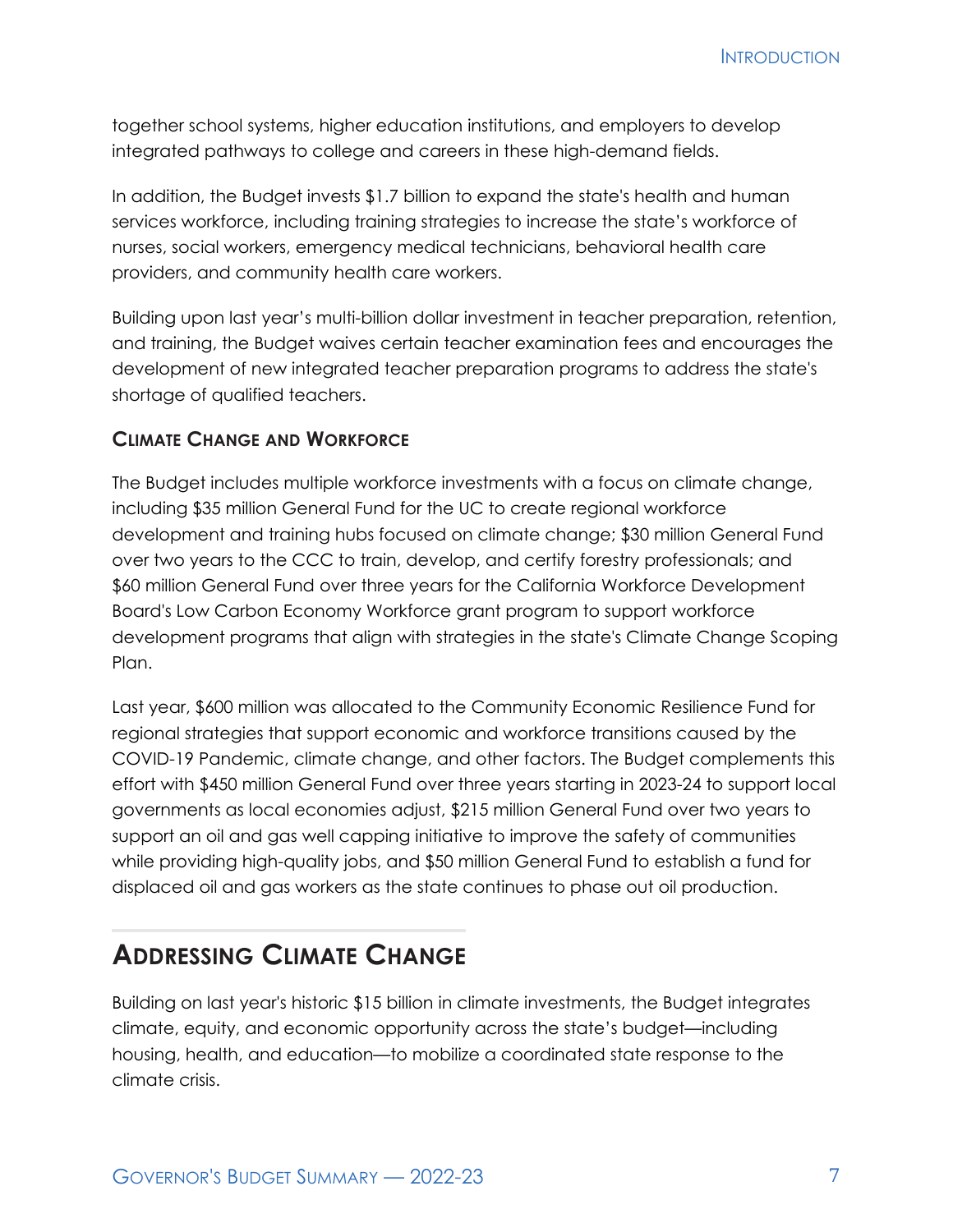#### **WILDFIRES**

California experienced 4 of the 20 largest wildfires in its history in 2021. Last year, the state expanded firefighting capacity and invested \$1.5 billion to significantly increase the state's ability to prevent wildfires. The Budget proposes an additional \$1.2 billion over two years to continue investments in forest health and fire prevention, including a major new reforestation effort. The Budget also makes a major investment to expand firefighting efforts, including new dedicated aircraft and hand crews, as well as \$400 million to address the effects of the recent prolonged wildfire seasons on CAL FIRE firefighters.

### **DROUGHT**

Despite recent rain, dry conditions may extend to a third consecutive year, requiring the state to prioritize State Water Project allocations for health and safety needs and to maintain salinity control in the Bay-Delta to protect endangered species. Building upon last year's three-year, \$5.2 billion allocation to support drought response and long-term water sustainability, the Budget includes an additional \$750 million General Fund to address immediate drought response needs, including \$250 million set aside as a contingency. These investments will expand support for critical drinking water emergencies and mitigate drought damage to fish and wildlife, and the investments will also support small farmers and ranchers and water systems facing a loss of water supply.

### **TRANSPORTATION**

The IIJA will deliver more than \$10 billion of new formula-based transportation funding to California over the next five years and billions of dollars in additional funding from new competitive grants. This measure could also provide billions in additional funds for clean drinking water, clean energy, toxic cleanup, broadband, and other infrastructure investments.

The Budget includes an additional \$9.1 billion (\$4.9 billion General Fund and \$4.2 billion Proposition 1A bond funds) to support the continued development of a first-in-the-nation, electrified high-speed rail system in California, regional transit and rail projects, bicycle and pedestrian projects, and climate adaptation projects, with a particular focus on aligning the state's transportation system with its climate goals. The Budget also includes \$1.2 billion General Fund for improvements to the state's goods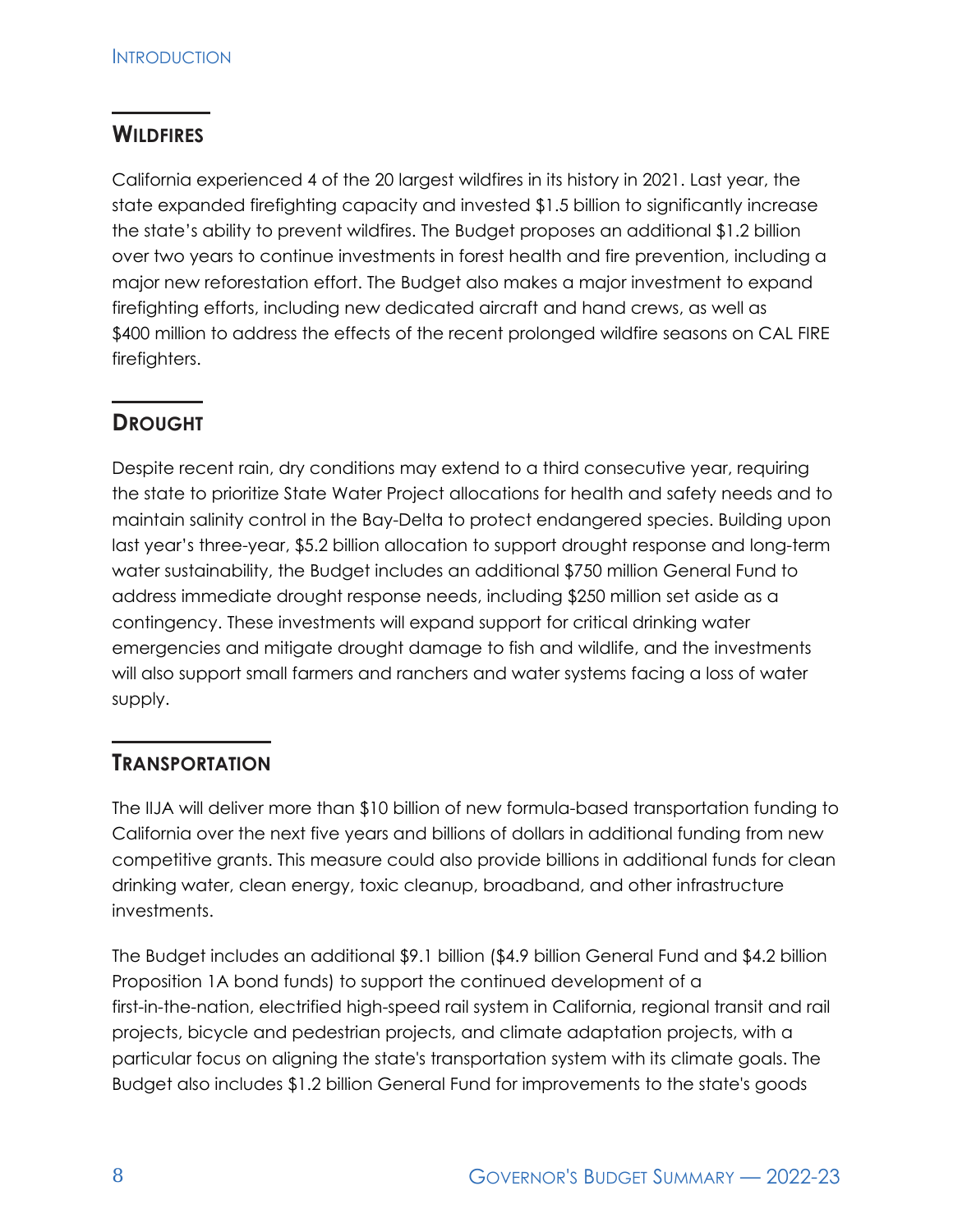**INTRODUCTION** 

movement infrastructure, including improving data interconnectivity to reduce congestion and increase supply chain efficiency, thereby reducing harmful emissions from this critical sector.

The Budget adds an additional \$6.1 billion (General Fund, Proposition 98 General Fund, federal funds, and Greenhouse Gas Reduction Fund) over five years, which builds on last year's unprecedented zero-emission package, for a total of \$10 billion to advance California's climate and transportation goals. These funds are focused on supporting zero-emission vehicles and charging infrastructure in low-income communities across the state, including funding for community-based projects. The Budget also invests significantly in replacing heavy-duty trucks and buses with zero-emission vehicles, given their disproportionate impact on low-income communities and communities near California's ports, as well as green school transportation to reduce harmful emissions from aging diesel-fueled bus fleets and reduce ongoing school transportation costs.

#### **ENERGY**

The Budget makes investments to meet the state's clean energy goals with \$2 billion General Fund over two years to provide incentives for long-duration-storage projects, renewable hydrogen, and industrial decarbonization, including in the food processing sector. The Budget also includes funding for decarbonization and electrification of existing buildings in disadvantaged communities, as well as infrastructure improvements to facilitate the development of offshore wind energy production.

#### **HOUSING**

Since 2019, California has invested significant funding for affordable housing development throughout the state, and has enacted laws to hold local jurisdictions accountable for meeting their regional housing needs. The Budget builds upon the \$10.3 billion housing investment made last year with a focus on aligning housing goals and climate goals.

The Budget proposes an additional \$1.5 billion over two years to accelerate the development of affordable housing. The focus of the majority of these investments is on development in and near downtowns throughout the state. Building housing near jobs, schools and other amenities reduces commutes and greenhouse gas emissions.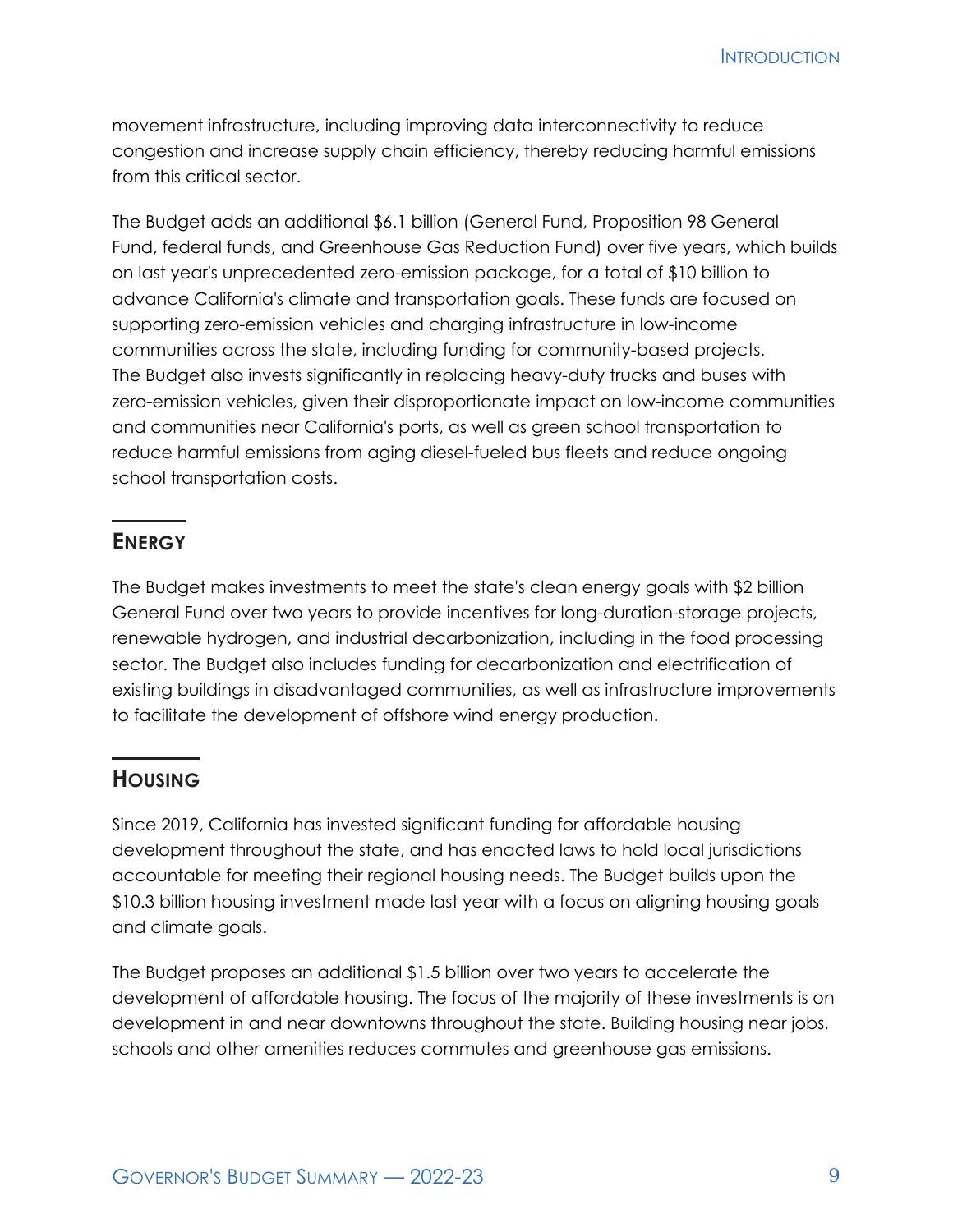## **IMPROVING HEALTH CARE AFFORDABILITY**

California has advanced multiple measures in recent years to improve health care affordability—expanding Covered California premium subsidies for the middle class, increasing access to Medi-Cal for children, young adults, and older adults regardless of immigration status, providing greater coverage for preventative services, and taking actions to reduce prescription drug costs. The 2021 Budget Act also included \$1.4 billion to transform California's behavioral health system for children and youth.

The Budget will make California the first state to realize the goal of universal access to health coverage for all Californians by closing a key gap in preventative coverage for individuals ages 26 to 49, regardless of immigration status. The Budget also continues progress in improving health care affordability and proposes \$30 million to create the Office of Health Care Affordability, charged with increasing the transparency of pricing, developing specific cost targets for different sectors of the health care industry, and imposing financial consequences for entities failing to meet these targets.

The Budget continues efforts to improve preventative care for families with children and includes \$400 million (General Fund and federal funds) for provider payments focused on closing equity gaps for children's preventative care measures, maternity care, depression screenings, and follow up behavioral health emergency visits. The Budget also includes \$53.2 million (General Fund and federal funds) to reduce premiums for children, pregnant women, and working disabled adults in Medi-Cal.

Finally, while other states seek to limit a woman's ability to receive reproductive care, the Budget expands access to reproductive healthcare services, and invests to improve clinical infrastructure and expand the workforce in reproductive healthcare services—continuing California's commitment to a woman's right to choose.

## **HOMELESSNESS**

The state has invested billions of dollars in recent years to provide funding to local governments for critical housing supports and homelessness services, marked by last year's three-year, \$12 billion allocation. The state has also invested in new housing through Homekey—an effort started during the COVID-19 Pandemic that has acquired and converted a variety of building and housing types—including hotels, motels, and commercial buildings—to house individuals and families experiencing homelessness. This effort was also expanded last year to include the development of a behavioral health continuum of housing and community care facilities.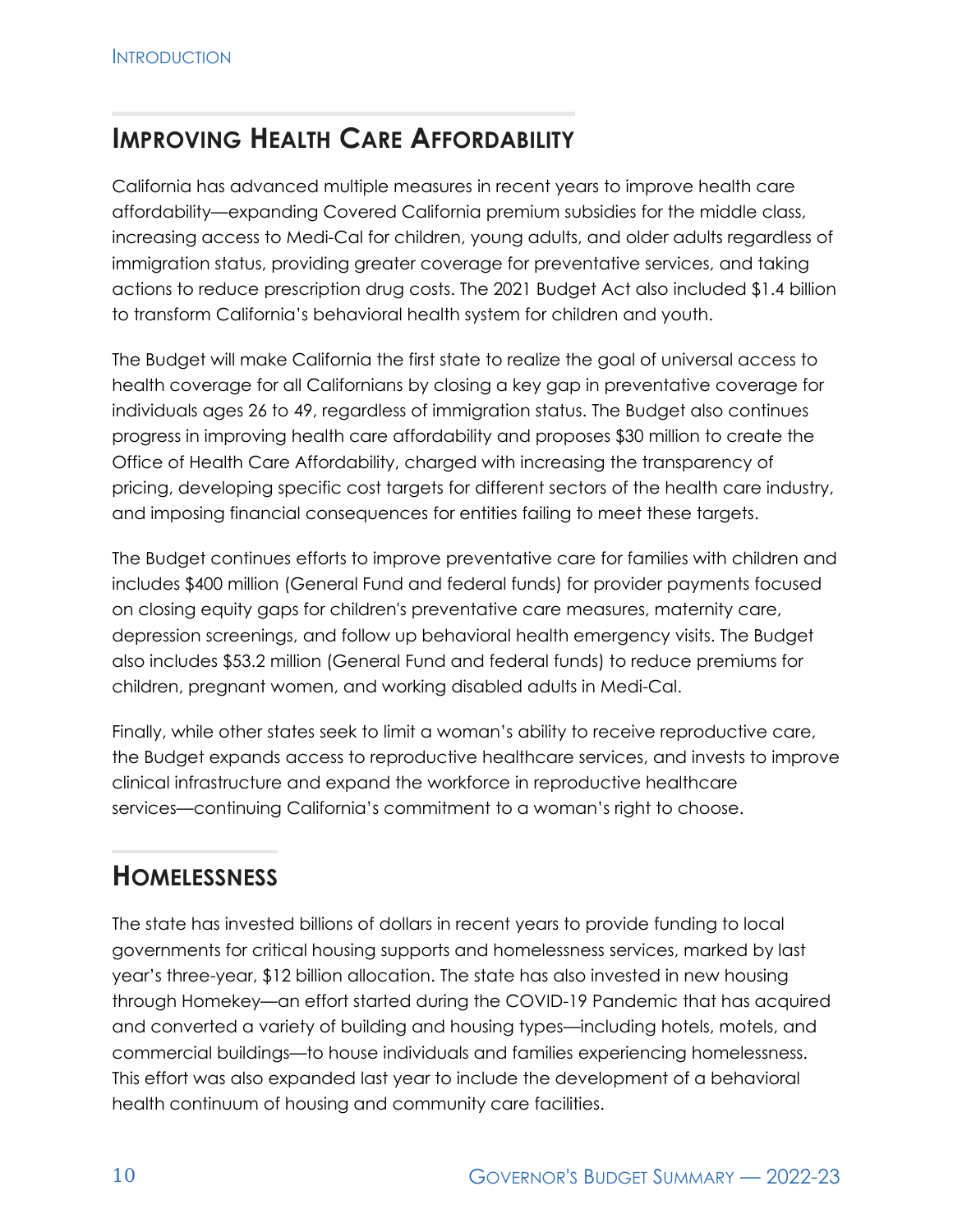**INTRODUCTION** 

The Budget proposes an additional \$2 billion General Fund over two years to continue the state's efforts to address homelessness by investing in behavioral health housing and encampment cleanup grants. These investments are intended to serve as a bridge to other related efforts such as Homekey and California Advancing and Innovating Medi-Cal (CalAIM), which will redesign Medi-Cal to better serve Californians, including individuals experiencing homelessness and provide long-term care.

## **CRIME**

Personal safety is one of the most basic needs—and expectations—of all Californians. The Budget provides \$285 million General Fund over three years for grants to bolster local law enforcement response to organized retail theft crime, as well as to assist local prosecutors in holding perpetrators accountable. The Budget expands the California Highway Patrol's retail theft task force and also includes \$18 million General Fund over three years for the Attorney General to prosecute organized retail theft crimes, and \$5 million ongoing General Fund for the Attorney General to continue leading anti-crime task forces throughout the state.

In addition, the Budget makes one-time General Fund investments of \$25 million to provide matching grants for local government gun buyback programs, \$20 million to support small businesses victimized by retail theft, and \$20 million for a drug interdiction program at the California-Mexico border.

## **LOOKING AHEAD**

While California's economy is much improved from this time a year ago, considerable risks remain, including a potential stock market decline that could affect higher-income households that contribute substantially to state revenues. A strong reserve was critical to the state's response to the COVID-19 Pandemic and the resulting recession, and reserves will remain critical to balancing the budget in the event of an economic downturn. If current budgetary conditions continue, expenditures are expected to be near or exceed the State Appropriations Limit—and increased deposits into the reserves are not currently exempt from this limit. If the state's expenditures exceed the limit, tax refunds and supplemental school payments are required.

In addition to strengthening reserves, it is essential that one-time revenues be used for one-time expenditures in order to maintain fiscal stability. Maintaining a balanced